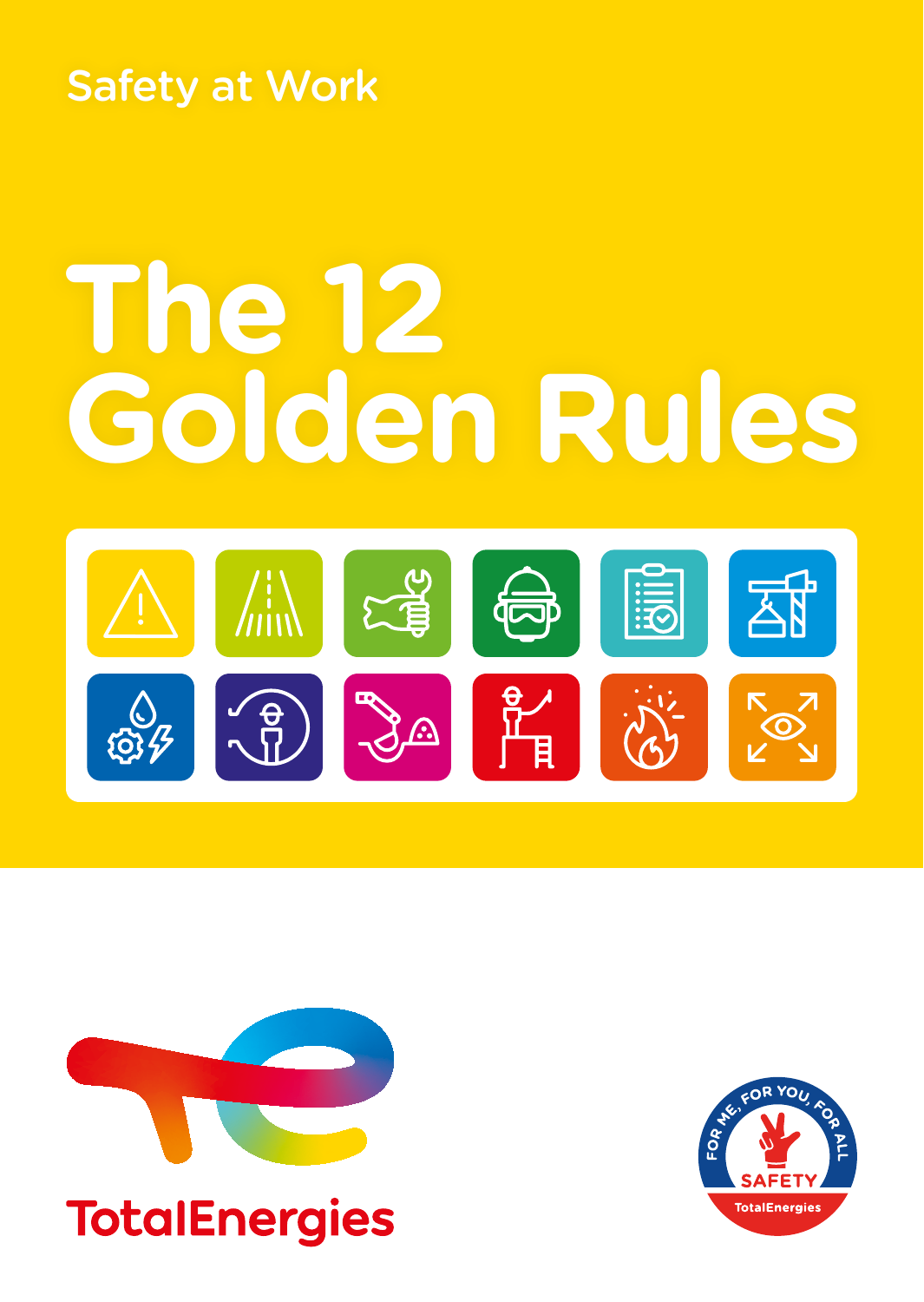

### **Editorial**

### **Safety is a core value in the Company. It's the cornerstone of our operational excellence in all of our business lines.**

Together, as employees of TotalEnergies and contractors, let us commit ourselves personally and collectively to ensure safety on a daily basis in our operations and on our sites with a common goal: "Zero fatal accidents."

**Our Golden Rules, established on the basis of lessons learned, are essential to achieve our ambition in terms of safety.**  By taking ownership and implementing them with constant vigilance, for ourselves and for our colleagues, the Golden Rules will fulfill their aim and become embedded in our daily activities.

I'm convinced that all accidents can be prevented!

**Everybody's commitment** to systematically apply the Golden Rules, everywhere, every day, is perfectly in line with the Company's ambition: to put sustainable development at the heart of our strategy, our projects and our operations.

**Michel Charton Senior Vice President HSE**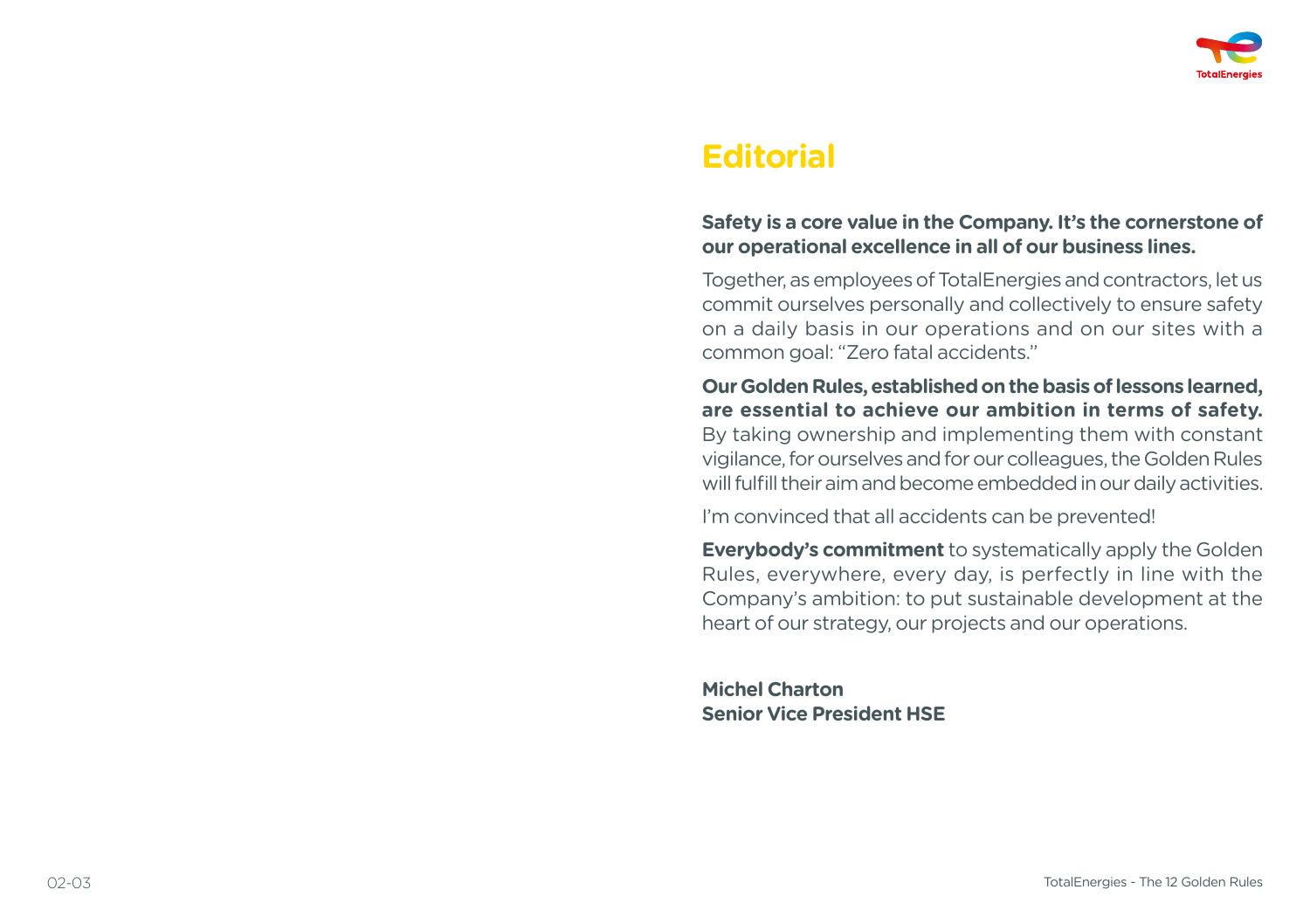



# **Safety for me, for you, for all**

**To work safely and protect the lives of all, we need to:** 

- $\triangleright$  Take on board and implement the Golden Rules at all times.
- $\triangleright$  Step in if we observe deviations from our Golden Rules.
- Report anomalies to learn lessons from them. ⊠
- Share good practices of Golden Rules application.  $\nabla$

# **Our 12 Golden Rules**

















**10 | Work at Height**



**11 | Hot Work**



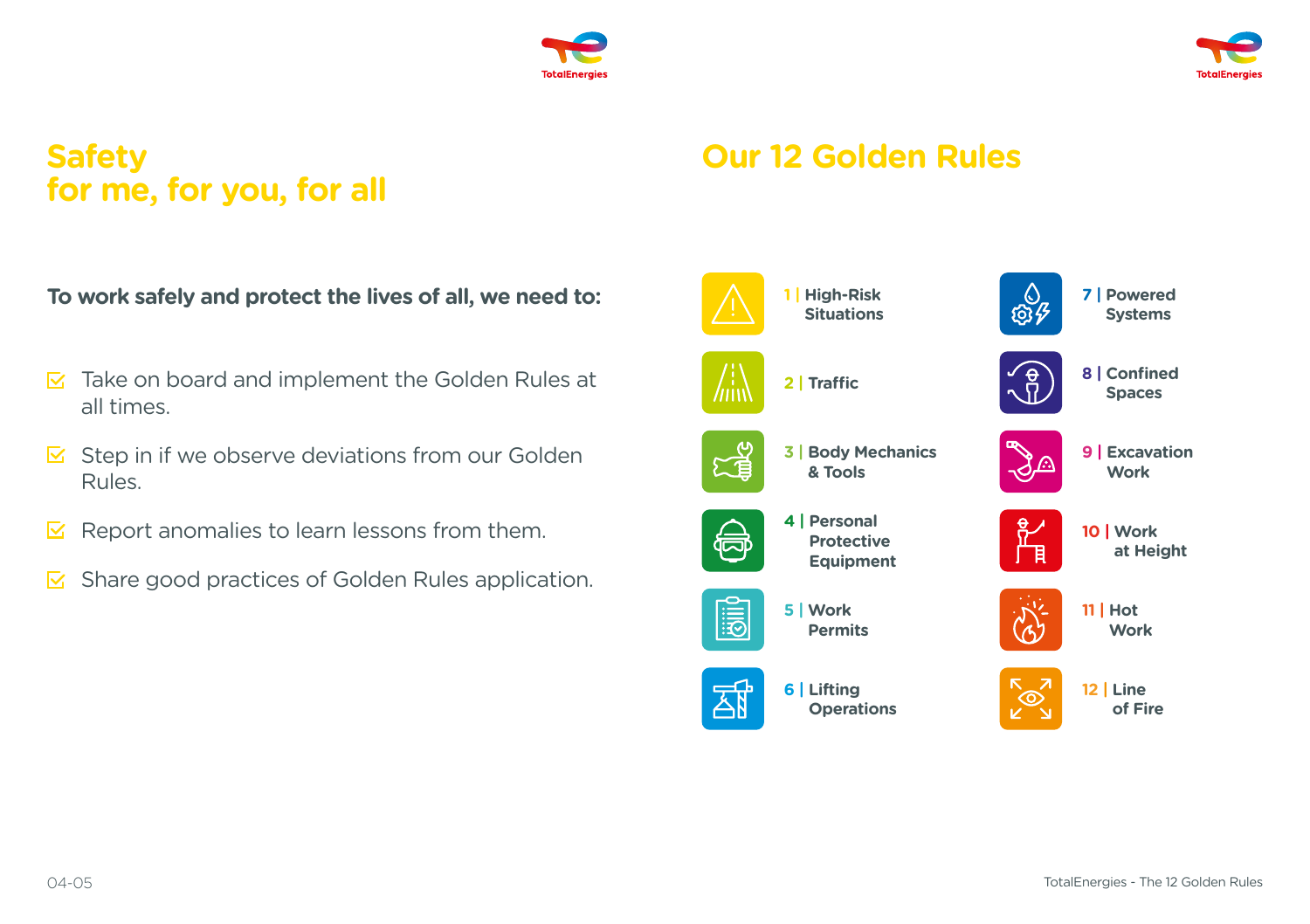

# **High-Risk Situations**

### My commitment to **Safety**:

- **I do not smoke or vape** outside designated areas.
- **I do not work or drive** under the influence of alcohol or drugs.
- **I** secure the downgraded situation and report it to my supervisor.
- $\overline{\triangledown}$  **I know** the risks before executing a non-routine or complex operation.
- **I respect** the operating instructions for shutting down and starting up equipment and units.





## **Traffic**

I follow the safety rules when I drive, ride a bike or walk.

### My commitment to **Safety**:

- $\overline{V}_1$  **I check** the condition of my vehicle before use.
- **I always wear** a seatbelt. M.
- **I do not exceed** the speed limit and adapt my driving to road conditions.
- **I do not use** any communication system while driving, such as phone, walkie-talkie and radio, even with hands-free kit.
- $\leq$  **I respect** the authorised driving time and the journey management plan.
- **I** use the lanes dedicated to pedestrians and cyclists accordingly.
- **I hold** handrails when taking the stairs.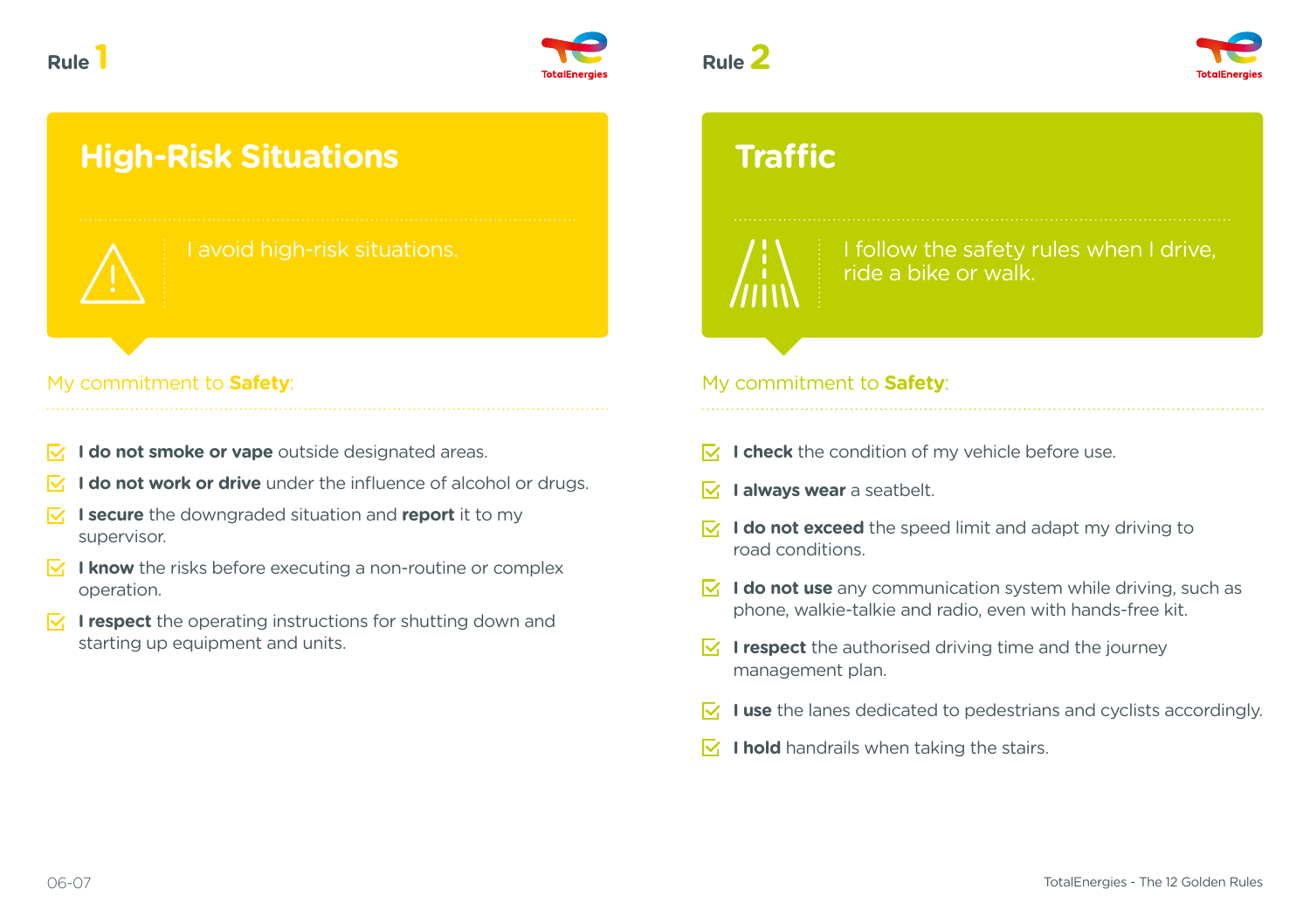







# **Body Mechanics & Tools**



I handle tools safely.

### My commitment to **Safety**: My commitment to **Safety**: My commitment to **Safety**:

### **I check** that my tool is:

- The one specified in the work permit or operating instruction
- Suitable for the task and work area
- In good condition
- **I use** the tools, including those for pressure tests, in line with the manufacturer's specified design limits.
- **I position** my body to minimize excessive strain. M.

### **Personal Protective Equipment (PPE)**



I wear the required PPE.

- $\nabla$  **I check** that my PPE are in good condition before use.
- **I** wear my helmet with the chin strap fastened.
- **I** wear the PPE adapted for the task and the area in which I am working.
- **I wear** a life jacket whenever required.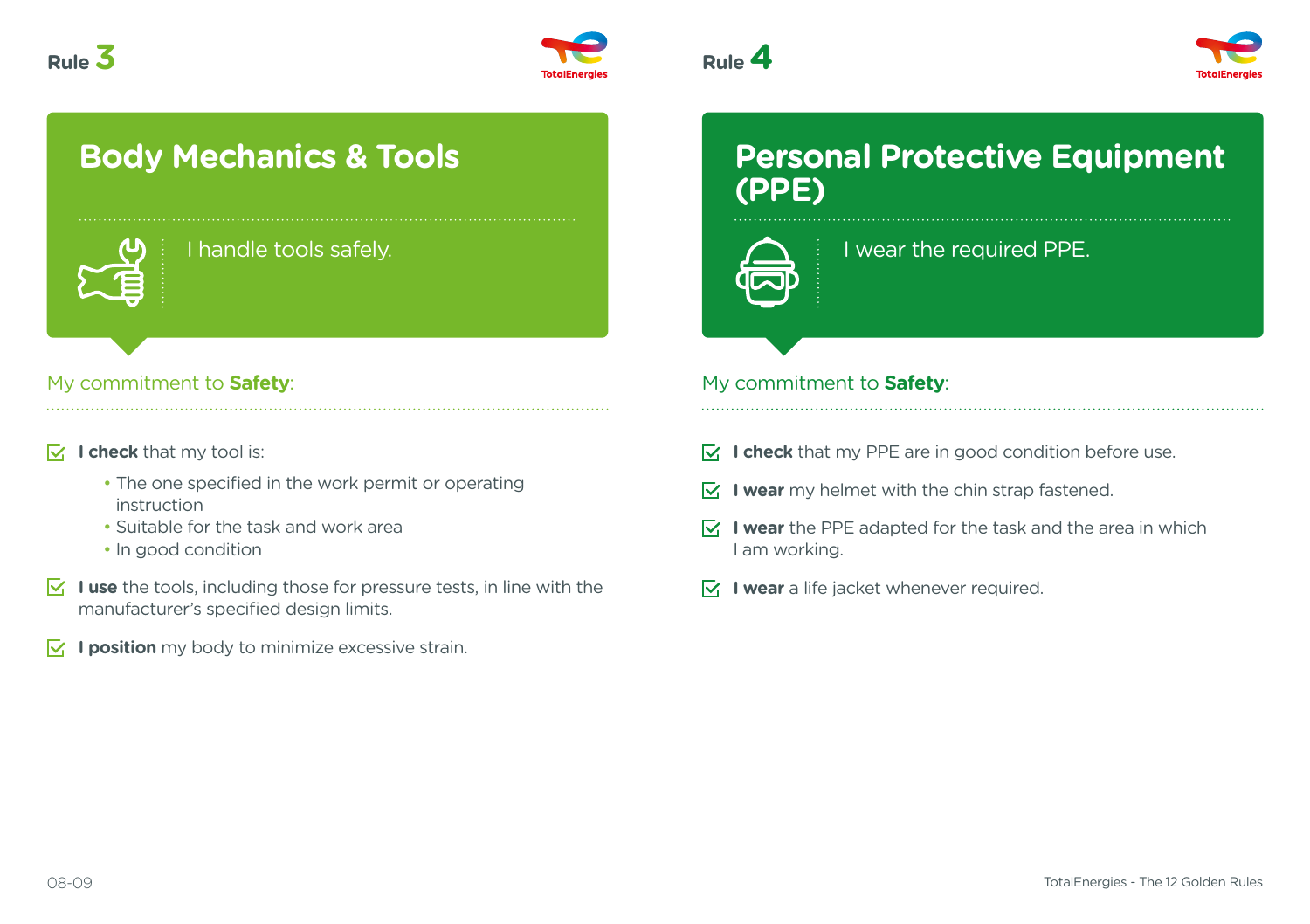



# **Work Permits**

I work with a valid permit.

### My commitment to **Safety**: My commitment to **Safety**: My commitment to **Safety**:

- **I have checked** the permit and associated certificates. M.
- **I am qualified and authorised** to perform the work.
- **I understand** the work permit. M
- **I ensure** that the point of intervention is identified.
- $\sqrt{ }$  **I have checked** that the safety conditions are met to start the work.
- **I stop** and reassess the risks if conditions change and refer to my supervisor.





# **Lifting Operations**

I follow the lifting plan.

- **I establish** barriers and exclusion zones.
- $\nabla$  **I check** that the lifting equipment has been inspected, is in good condition and fit for purpose.
- **If I** only operate equipment that I am qualified to use.
- **I check** that the load is securely slung and bundled and I control the load in motion.
- **I lensure** that a qualified banksman is present for the lifting operation.
- **I never position** myself under a suspended load.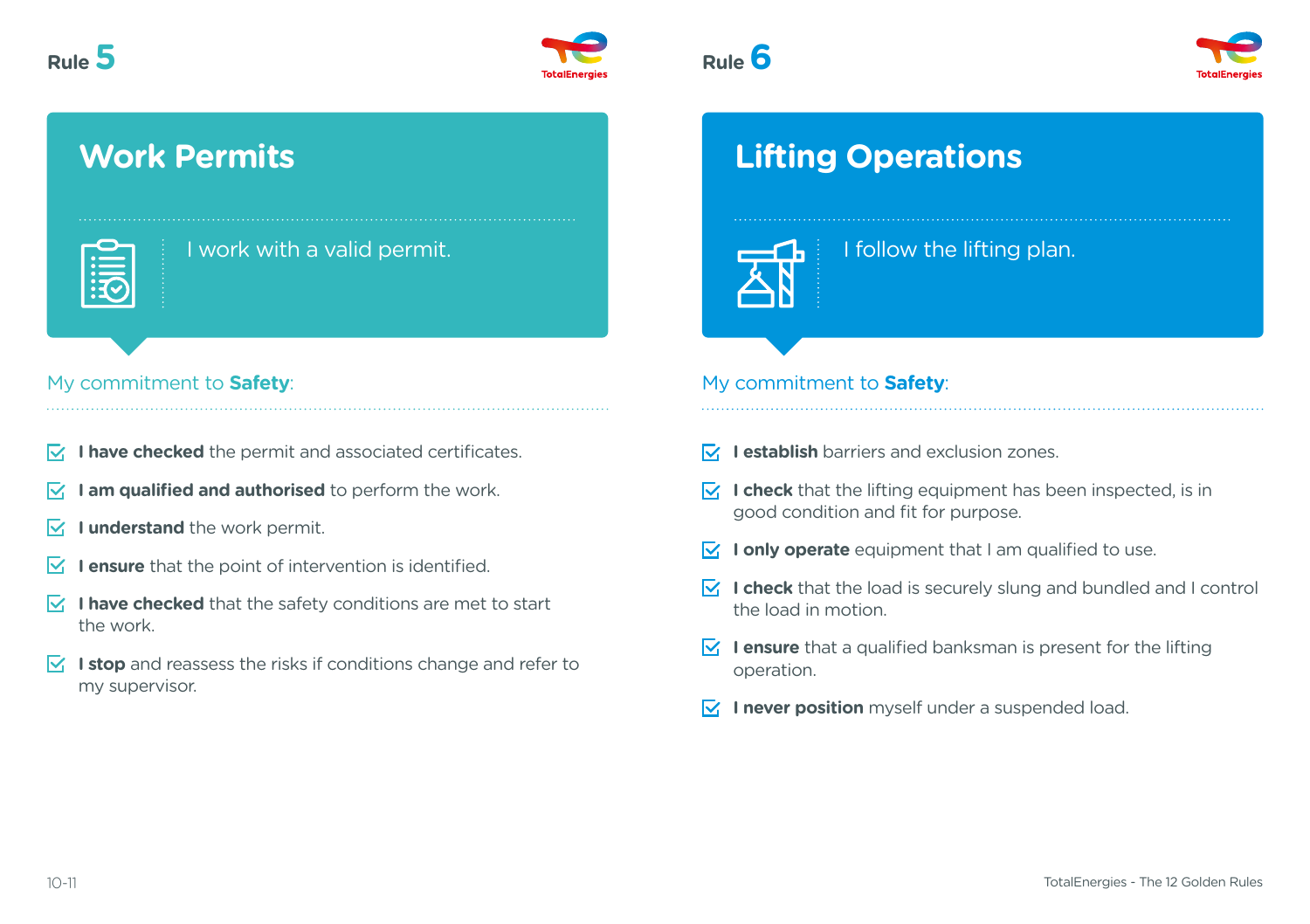



## **Powered Systems**



I check the isolation and the absence of energy and fluids before any intervention.

### My commitment to **Safety**: My commitment to **Safety**: My commitment to **Safety**:

- $\nabla$  **I have** a permit to work and a powered system isolation certificate.
- **I have identified** all energy and fluid sources.
- **I I** respect the isolation plan.
- **I confirm** that energy and fluid sources have been isolated. locked, and tagged.
- **I ensure** that there is no energy and fluid supply.
- **IV I ensure** that there is no residual or accumulated energy and fluid.
- **I ensure** that the work is completed and check the removal of isolation before starting up.



# **Confined Spaces**



I obtain authorisation before entering a confined space.

- **I have** a work permit and a confined space entry certificate.
- **I ensure** all energy and fluid sources are isolated.
- **I check** and use respiratory protection equipment when required.
- **I confirm** a rescue plan is in place.
- **I confirm** the atmosphere has been tested prior to intervention and that it is monitored.
- **I confirm** there is supervision for entry/exit and for alerting.
- **I obtain** authorisation to enter.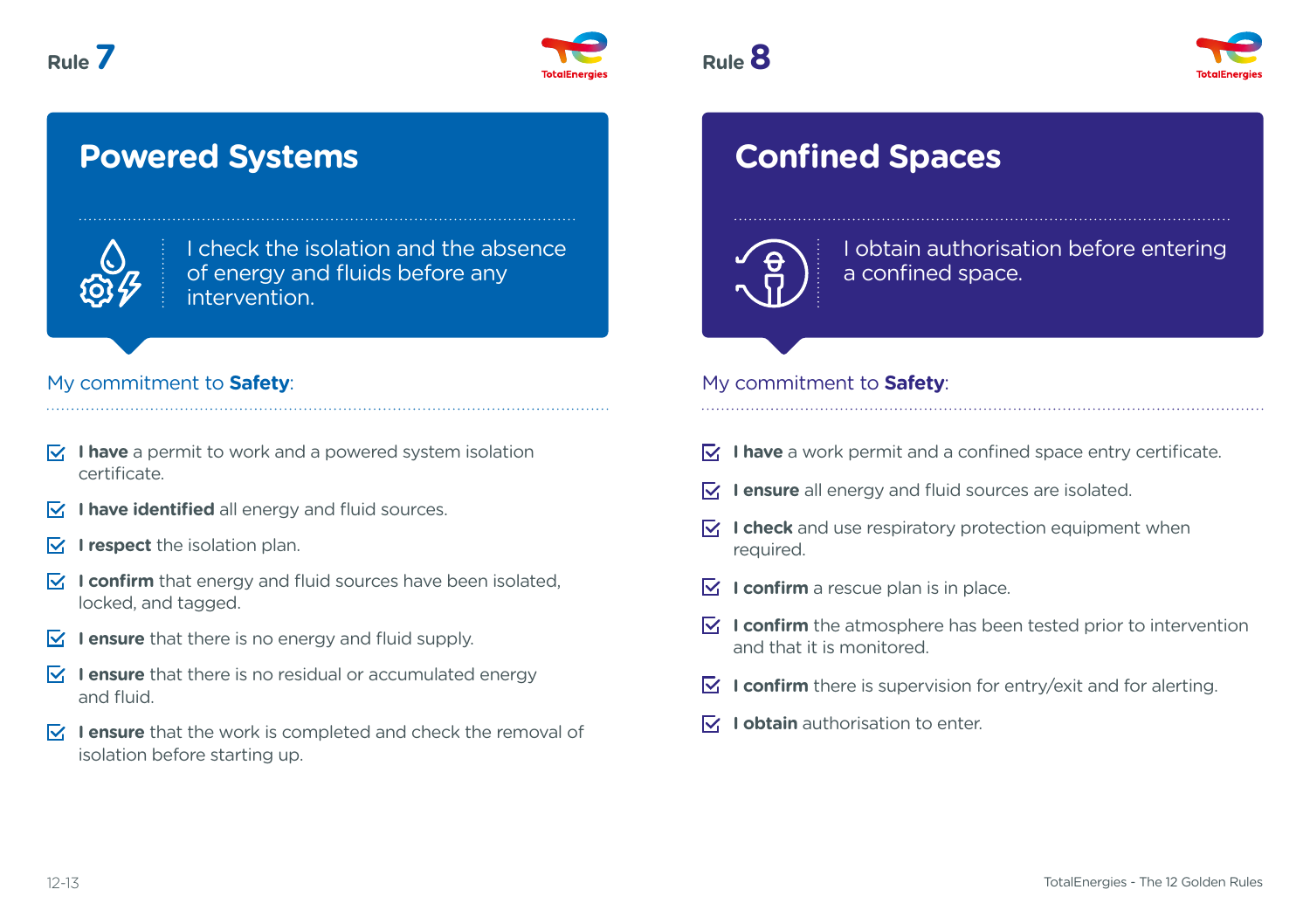

# **Excavation Work**

I secure excavation areas.

### My commitment to **Safety**: My commitment to **Safety**: My commitment to **Safety**:

- **I have** a work permit and an excavation certificate.  $\nabla$
- **I confirm** that the excavation area is clearly marked off. IV.
- **I stay alert** to the location of underground structures and networks.
- **I position** machinery and extracted material at least one meter away from the excavation area.
- **I** only enter an excavation deeper than 1.3m if the access is secured.



# **Work at Height**

I protect myself against a fall when working at height ≥ 1.5m.

- **I** inspect my harness, lanyard and lifeline before use.
- **I I secure** tools and materials to prevent dropped objects.
- **I** wear a harness and tie off to approved anchor points as per the work permit.
- **I** use scaffolding fit for purpose and approved.
- **I I respect** the minimum safety distance when working near power lines.
- **I ensure** the integrity of roofs (storage tanks, buildings, canopies…) before work starts and that appropriate fall protection has been installed for fragile areas.
- **IV.** I only move a Mobile Elevating Work Platform (MEWP) in its low position.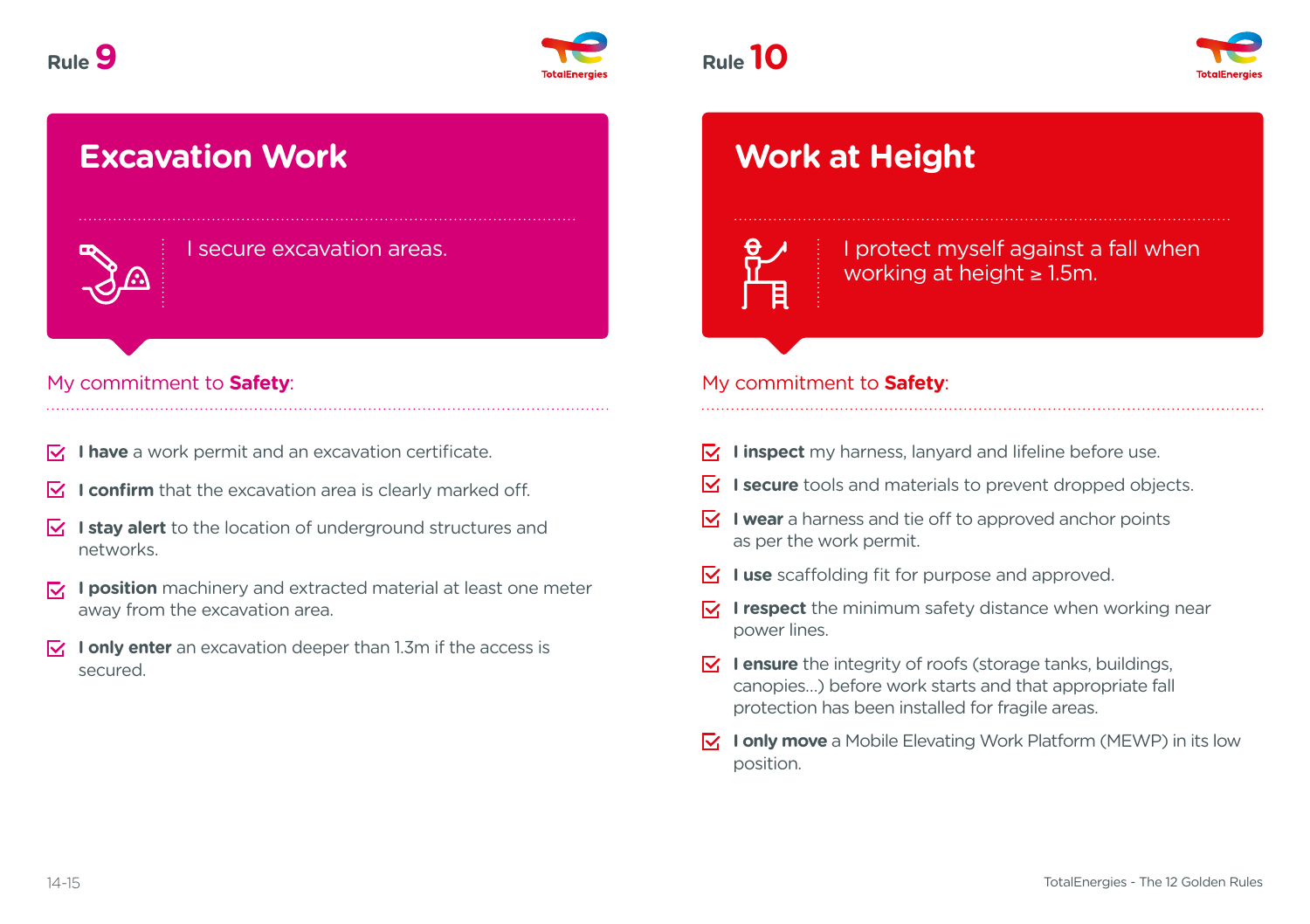



# **Hot Work**



I avoid hot work whenever possible.

### My commitment to **Safety**: My commitment to **Safety**: My commitment to **Safety**:

- **I have** a hot work permit.
- **I identify** flammable substances and ignition sources. ₩
- Before starting any hot work: IV.
	- **I ensure** the absence of flammable substances or their isolation
	- **I obtain** a written authorisation
- In a hazardous area, **I confirm**:
	- The absence of gas has been tested;
	- The absence of gas will be continuously monitored.

# **Line of Fire**

I keep myself and others out of the line of fire.

### **I position myself** to avoid:

- Moving objects
- Vehicles
- Pressure releases
- Dropped objects
- **IV.** Lestablish barriers and exclusion zones.
- **I take action** to secure loose objects. R.
- **I respect** barriers and exclusion zones.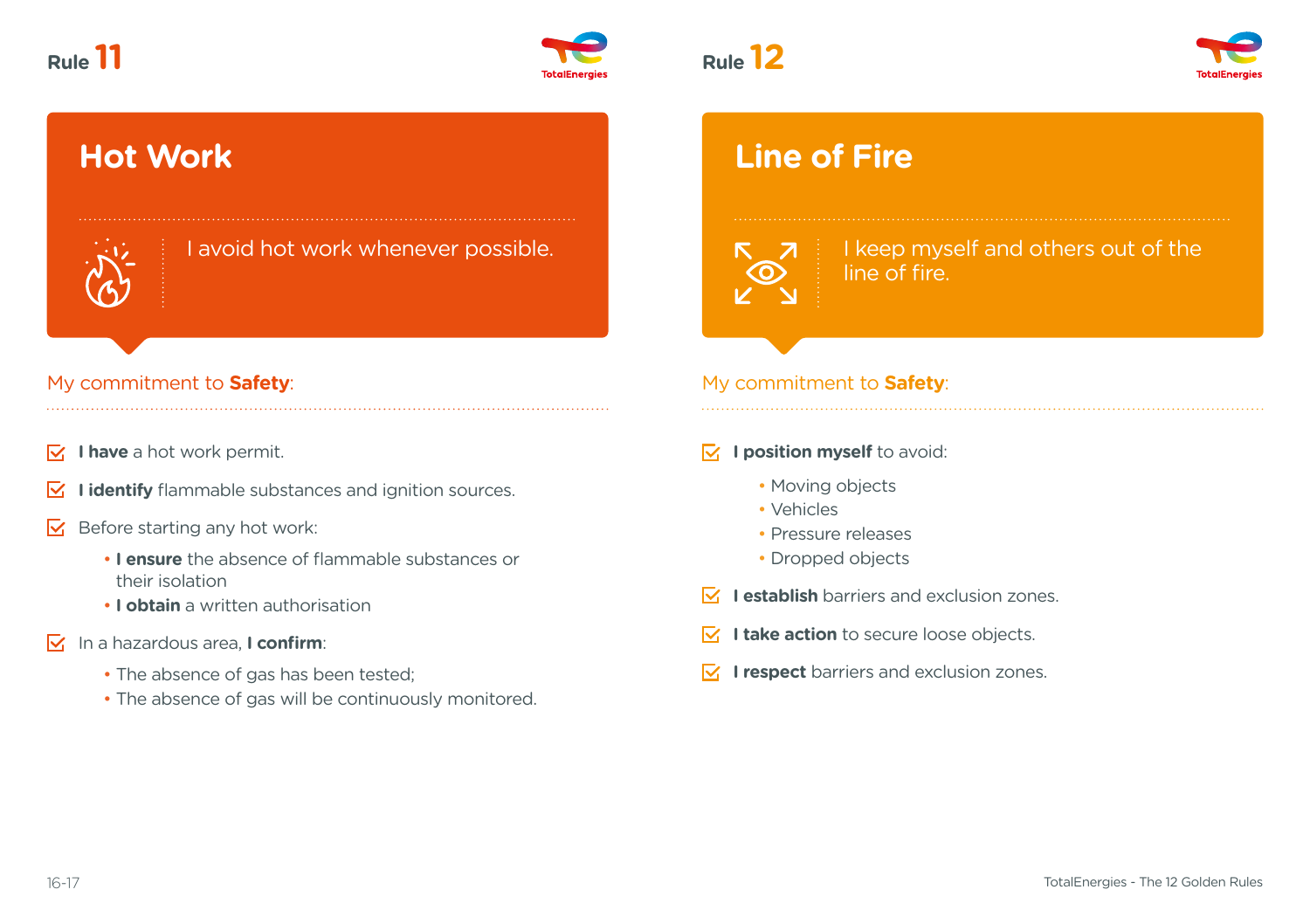



### **Using the Stop Card is taking action for Safety**

**We have a duty to intervene as soon as a situation seems dangerous to us, and whenever the Golden Rules are not implemented.**

Even when in doubt, without fear of being sanctioned, let's use our Stop Card!

By asking questions about the safety of an activity and stopping a job in progress, we can prevent accidents and save lives.